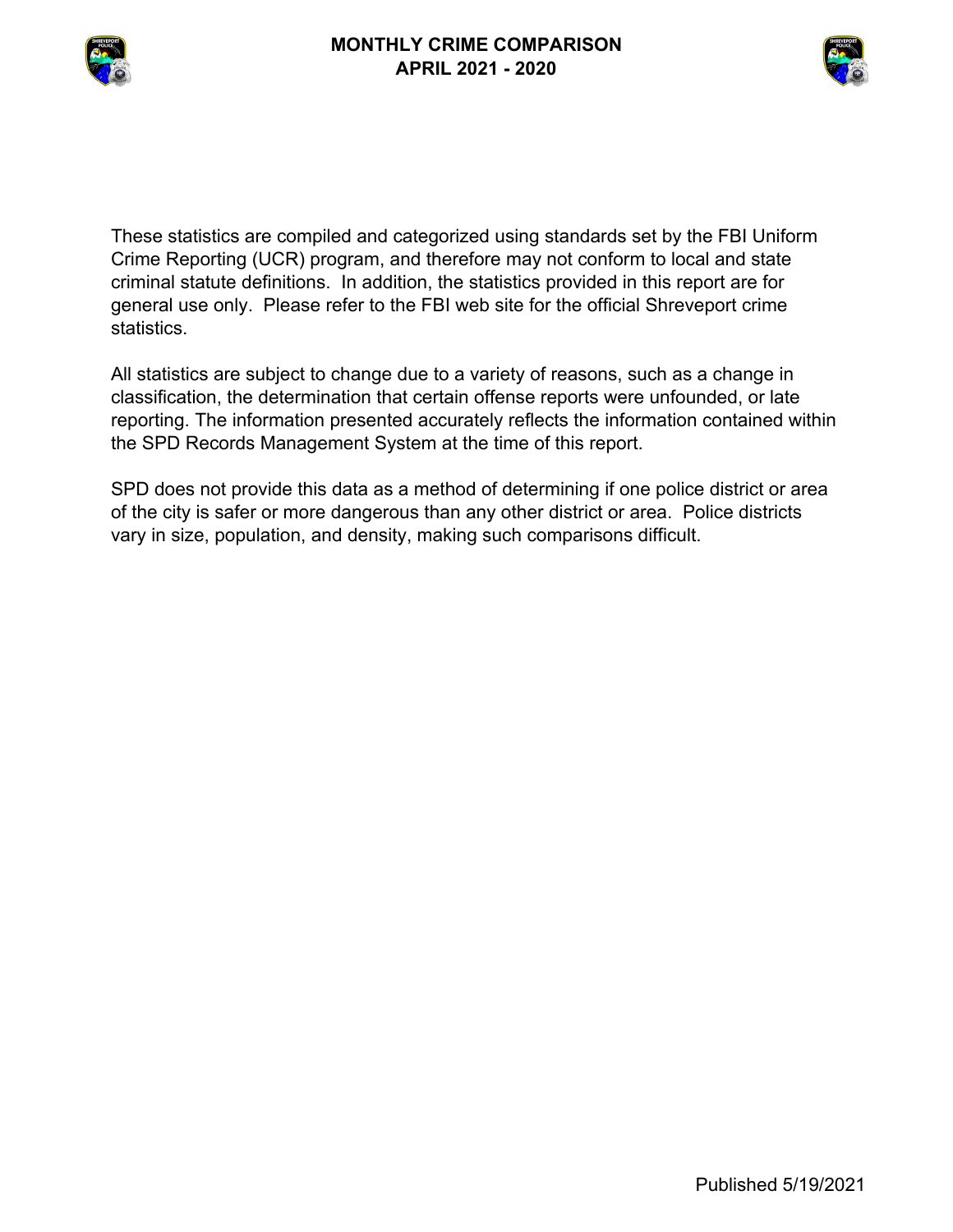|                                                                                           |                                        |                  | <b>MONTHLY CRIME COMPARISON</b> |                |                  |                   |
|-------------------------------------------------------------------------------------------|----------------------------------------|------------------|---------------------------------|----------------|------------------|-------------------|
|                                                                                           |                                        |                  | <b>APRIL 2021 - 2020</b>        |                |                  |                   |
|                                                                                           |                                        | <b>NUMBER OF</b> | <b>PERCENT OF</b>               |                | <b>NUMBER OF</b> | <b>PERCENT OF</b> |
|                                                                                           |                                        | <b>OFFENSES</b>  | <b>INCREASE</b>                 |                | <b>OFFENSES</b>  | <b>INCREASE</b>   |
| <b>TYPE OF</b>                                                                            |                                        | <b>APRIL</b>     | <b>OR</b>                       |                | <b>YTD</b>       | <b>OR</b>         |
| <b>CRIME</b>                                                                              | 2021                                   | 2020             | <b>DECREASE</b>                 | 2021           | 2020             | <b>DECREASE</b>   |
| <b>HOMICIDE</b>                                                                           | 5                                      | $\overline{2}$   | 150%                            | 28             | 11               | 155%              |
| <b>MANSLAUGHTER</b>                                                                       | 0                                      | 0                | <b>NA</b>                       | $\mathbf 0$    | 1                | $-100%$           |
| <b>JUSTIFIED HOMICIDE</b>                                                                 | 0                                      | 1                | $-100%$                         | $\mathbf 0$    | 3                | $-100%$           |
| <b>TOTAL HOMICIDE</b>                                                                     | 5                                      | 3                | 67%                             | 28             | 15               | 87%               |
| <b>RAPE</b>                                                                               |                                        |                  |                                 |                |                  |                   |
| Forcible Rape                                                                             | 12                                     | $6\phantom{1}6$  | 100%                            | 37             | 39               | $-5%$             |
| <b>ROBBERY</b>                                                                            |                                        |                  |                                 |                |                  |                   |
| Person Robbery                                                                            |                                        |                  |                                 |                |                  |                   |
| Armed                                                                                     | 8                                      | 10               | $-20%$                          | 39             | 35               | 11%               |
| Simple                                                                                    | 6                                      | 6                | 0%                              | 20             | 20               | 0%                |
| <b>Total Person Robbery</b>                                                               | 16<br>14<br>1<br>$\mathbf 0$<br>0<br>1 |                  | $-13%$                          | 59             | 55               | 7%                |
| <b>Business Robbery</b>                                                                   |                                        |                  |                                 |                |                  |                   |
| Armed                                                                                     |                                        |                  | <b>NA</b>                       | 15             | $\mathbf 0$      | <b>NA</b>         |
| Simple                                                                                    |                                        |                  | $-100%$                         | $\overline{2}$ | 12               | $-83%$            |
| <b>Total Business Robbery</b>                                                             | 1                                      | 1                | 0%                              | 17             | 12               | 42%               |
| <b>TOTAL ROBBERY</b>                                                                      | 15                                     | 17               | $-12%$                          | 76             | 67               | 13%               |
| <b>AGGRAVATED ASSAULT/</b>                                                                |                                        |                  |                                 |                |                  |                   |
| <b>BATTERY</b>                                                                            | 124                                    | 99               | 25%                             | 420            | 338              | 24%               |
| <b>BURGLARY</b>                                                                           |                                        |                  |                                 |                |                  |                   |
| Residential                                                                               | 80                                     | 77               | 4%                              | 284            | 347              | $-18%$            |
| <b>Business</b>                                                                           | 19                                     | 36               | $-47%$                          | 107            | 138              | $-22%$            |
| <b>TOTAL</b>                                                                              | 99                                     | 113              | $-12%$                          | 391            | 485              | $-19%$            |
| <b>THEFT</b>                                                                              |                                        |                  |                                 |                |                  |                   |
| <b>Purse Snatching</b>                                                                    | 1                                      | 0                | <b>NA</b>                       | $\overline{2}$ | $\overline{2}$   | 0%                |
| Shoplifting                                                                               | 72                                     | 155              | $-54%$                          | 393            | 657              | $-40%$            |
| <b>Theft from Business</b>                                                                | 22                                     | 18               | 22%                             | 86             | 87               | $-1%$             |
| <b>Theft from Residence</b>                                                               | 83                                     | 95               | $-13%$                          | 328            | 393              | $-17%$            |
| Auto Accessory Theft                                                                      | 39                                     | 42               | $-7%$                           | 148            | 156              | $-5%$             |
| Theft from Auto                                                                           | 132                                    | 138              | $-4%$                           | 539            | 652              | $-17%$            |
| <b>Other Thefts</b>                                                                       | 75                                     | 67               | 12%                             | 285            | 289              | $-1%$             |
| <b>TOTAL</b>                                                                              | 424                                    | 515              | $-18%$                          | 1,781          | 2,236            | $-20%$            |
| <b>AUTO THEFT</b>                                                                         | 71                                     | 52               | 37%                             | 275            | 214              | 29%               |
| <b>GRAND TOTAL</b>                                                                        | 750                                    | 805              | $-7%$                           | 3,008          | 3,394            | $-11%$            |
| <b>VIOLENT CRIME INDEX</b><br>(Homicide, Rape, Robbery and<br>Aggravated Assault/Battery) | 156                                    | 125              | 25%                             | 561            | 459              | 22%               |
| <b>PROPERTY CRIME INDEX</b>                                                               | EOM                                    | con              | 100/                            |                | אמה ח            | 170/              |

*FBI NUMBERS MAINTAINED ON THE FBI UCR WEB SITE DO NOT REFLECT JUSTIFIED HOMICIDES*

(Burglary, Theft and Auto Theft)

594 680 -13% 2,447 2,935 -17%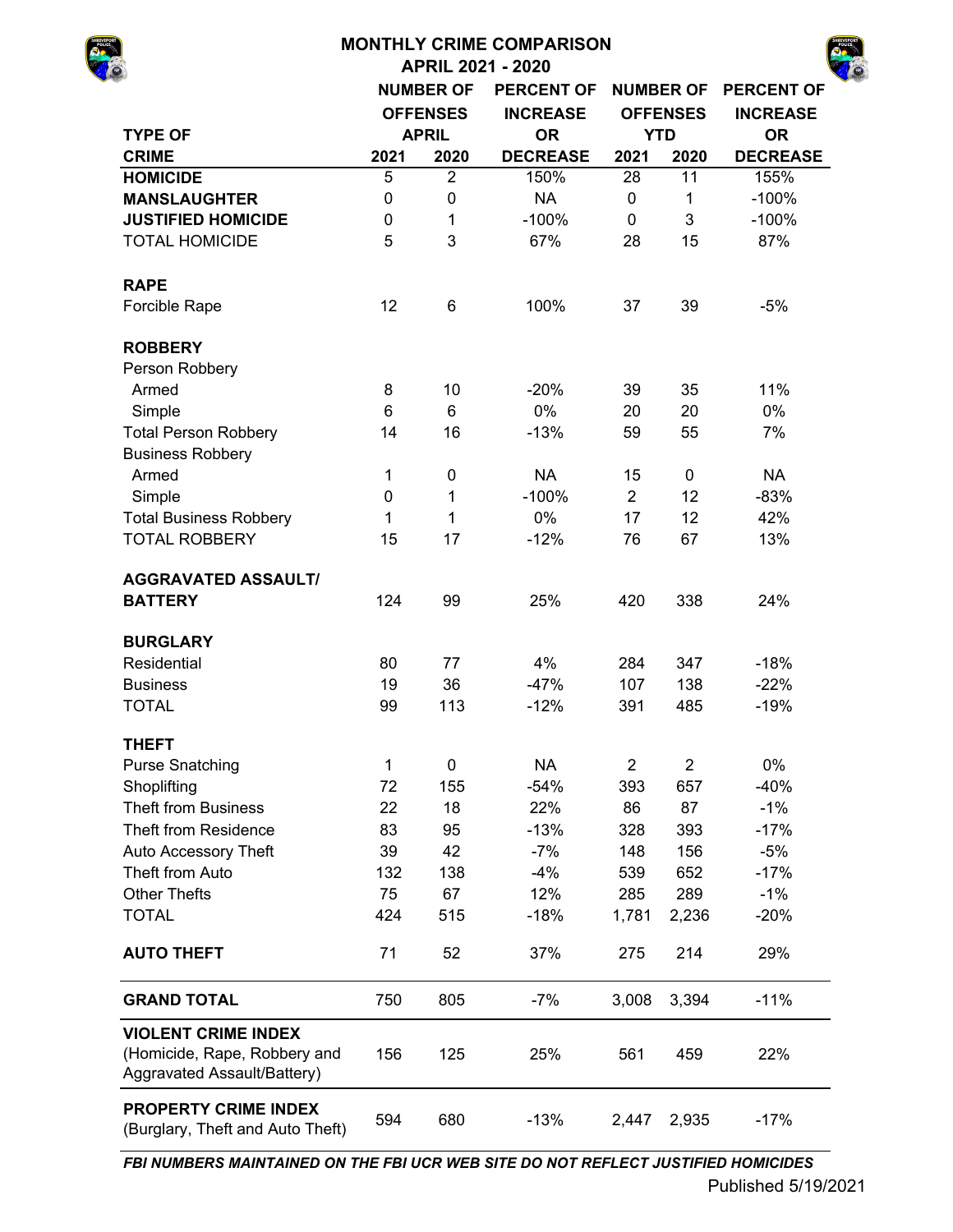



- **1. Martin Luther King Jr. Drive area, North Highland, West Cooper Road, Lakeview, Hearne Extension, Agurs area north of Hearne**
- **2. Freestate, Cherokee Park, Dixie Highway, Agurs area south of Hearne, Downtown area west of Market**
- **3. Allendale, Ledbetter Heights**
- **4. Highland, Stoner Hill**
- **5. Anderson Island, Dixie Garden, Shreve Island, Broadmoor, Waterside, South Highland, Cedar Grove area north of 70th**
- **6. Cedar Grove area south of 70th and east of I-49, South Broadmoor, Town South/Spring Lake, East Ridge, Huckleberry Ridge, Suburban Acres, Wallace Lake, Robson Plantation**
- **7. Allendale, Lakeside, Queensborough, St Vincent/Ingleside area west of Hearne, Werner Park, Caddo Heights**
- **8. South Lakeshore, Country Club, Mooretown**
- **9. Shorewood Hills, Yarborough, Western Hills, Huntington Park, Reisor, Fox Crossing**
- **10. St Vincent/Ingleside area east of Hearne, Caddo Heights**
- **11. Sunset Acres, Hollywood, Cedar Grove area west of I-49**
- **12. Garden Valley, Cargill Park, Pinecroft, Hyde Park, Brookwood, Southwood, Suburban Acres, Summergrove, Southern Hills, East Ridge**
- **13. Riverfront, Entertainment District, Downtown area east of Market**

**DISTRICTS**

| <b>SELECTED OFFENSES</b>  | #1          | #2             | #3             | #4             | #5           | #6             | #7             | #8             | #9             | #10            | #11            | #12            | #13            | <b>Total</b> |
|---------------------------|-------------|----------------|----------------|----------------|--------------|----------------|----------------|----------------|----------------|----------------|----------------|----------------|----------------|--------------|
| <b>HOMICIDE</b>           | 0           | $\mathbf{0}$   | $\mathbf{0}$   |                | $\mathbf{0}$ | 0              |                | $\overline{2}$ | $\mathbf{0}$   | $\Omega$       | 1              | $\mathbf{0}$   | $\mathbf{0}$   | 5            |
| <b>MANSLAUGHTER</b>       | 0           | 0              | $\mathbf{0}$   | $\Omega$       | $\mathbf{0}$ | $\mathbf{0}$   | 0              | 0              | $\mathbf 0$    | $\Omega$       | $\Omega$       | $\Omega$       | $\mathbf 0$    | 0            |
| <b>JUSTIFIED HOMICIDE</b> | $\Omega$    | 0              | 0              | $\Omega$       | $\mathbf{0}$ | $\mathbf{0}$   | 0              | 0              | $\mathbf 0$    | $\Omega$       | $\Omega$       | $\mathbf 0$    | $\mathbf{0}$   | $\mathbf 0$  |
| <b>RAPE</b>               |             | 0              | $\overline{2}$ | 0              | 2            | $\overline{2}$ |                | 0              |                | 1              | $\Omega$       | $\overline{2}$ | $\mathbf{0}$   | 12           |
| PERSON ROBBERY            |             | 0              | 1              | $\overline{2}$ | 2            | 1              | 1              | 1              | $\overline{2}$ | $\Omega$       | $\Omega$       | 3              | $\mathbf{0}$   | 14           |
| <b>BUSINESS ROBBERY</b>   | $\mathbf 0$ | 0              | 0              | 0              | $\Omega$     | $\Omega$       | $\mathbf{0}$   | 0              |                | $\Omega$       | $\Omega$       | $\Omega$       | $\Omega$       | 1            |
| <b>AGGRAVATED BATTERY</b> | 4           | 0              | 1              | 9              | 4            | 3              | 10             | 5              | 3              | $\overline{7}$ | 4              | 8              | $\Omega$       | 58           |
| <b>AGGRAVATED ASSAULT</b> | 3           | 0              | 1              | 5              | 6            | 5              | 8              | 10             | 6              | 5              | 10             | 6              |                | 66           |
| <b>RESIDENCE BURGLARY</b> | 6           | 3              | 3              | 9              | 10           | $\overline{2}$ | 4              | 10             | 12             | 5              | 10             | 6              | $\Omega$       | 80           |
| <b>BUSINESS BURGLARY</b>  | 0           | 0              | 0              | $\overline{2}$ | 2            | 3              |                | $\overline{2}$ |                | $\Omega$       | 4              | $\overline{4}$ | $\mathbf 0$    | 19           |
| <b>PURSE SNATCHING</b>    | 0           | $\mathbf 0$    | $\mathbf 0$    |                | $\Omega$     | $\Omega$       | $\Omega$       | 0              | $\mathbf{0}$   | $\mathbf{0}$   | $\Omega$       | $\mathbf{0}$   | $\mathbf{0}$   | 1            |
| <b>SHOPLIFTING</b>        | 5           | $\overline{ }$ | $\mathbf 0$    | $\overline{2}$ | 10           | 17             |                | 0              | 9              | 1              | 4              | 22             | $\mathbf{0}$   | 72           |
| THEFT FROM BUSINESS       | 2           | 1              | $\mathbf 0$    | 3              | 2            | 6              | $\Omega$       |                | 1              | 1              | 0              | 4              |                | 22           |
| THEFT FROM RESIDENCE      | 9           | $\overline{2}$ | 4              | 9              | 10           | 6              | 12             | 5              | $\overline{7}$ | 6              | 7              | 6              | $\mathbf{0}$   | 83           |
| <b>AUTO ACC. THEFT</b>    | 4           | 1              | 3              | $\overline{2}$ | 2            | 5              | 5              | 0              | 5              | 1              | $\overline{2}$ | $\overline{7}$ | $\overline{2}$ | 39           |
| THEFT FROM AUTO           | 5           | 7              | 2              | 9              | 16           | 17             | 6              | 11             | 23             | 6              | 5              | 19             | 6              | 132          |
| THEFT GENERAL             | 3           | 4              | $\overline{2}$ | 3              | 11           | $\overline{7}$ | 6              | 6              | 11             | $\overline{2}$ | 9              | 10             |                | 75           |
| <b>AUTO THEFT</b>         |             | 1              | 3              | 3              | 9            | 5              | $\overline{2}$ | 8              | $\overline{7}$ | 14             | 4              | 13             |                | 71           |
| <b>TOTALS</b>             | 44          | 20             | 22             | 60             | 86           | 79             | 58             | 61             | 89             | 49             | 60             | 110            | 12             | 750          |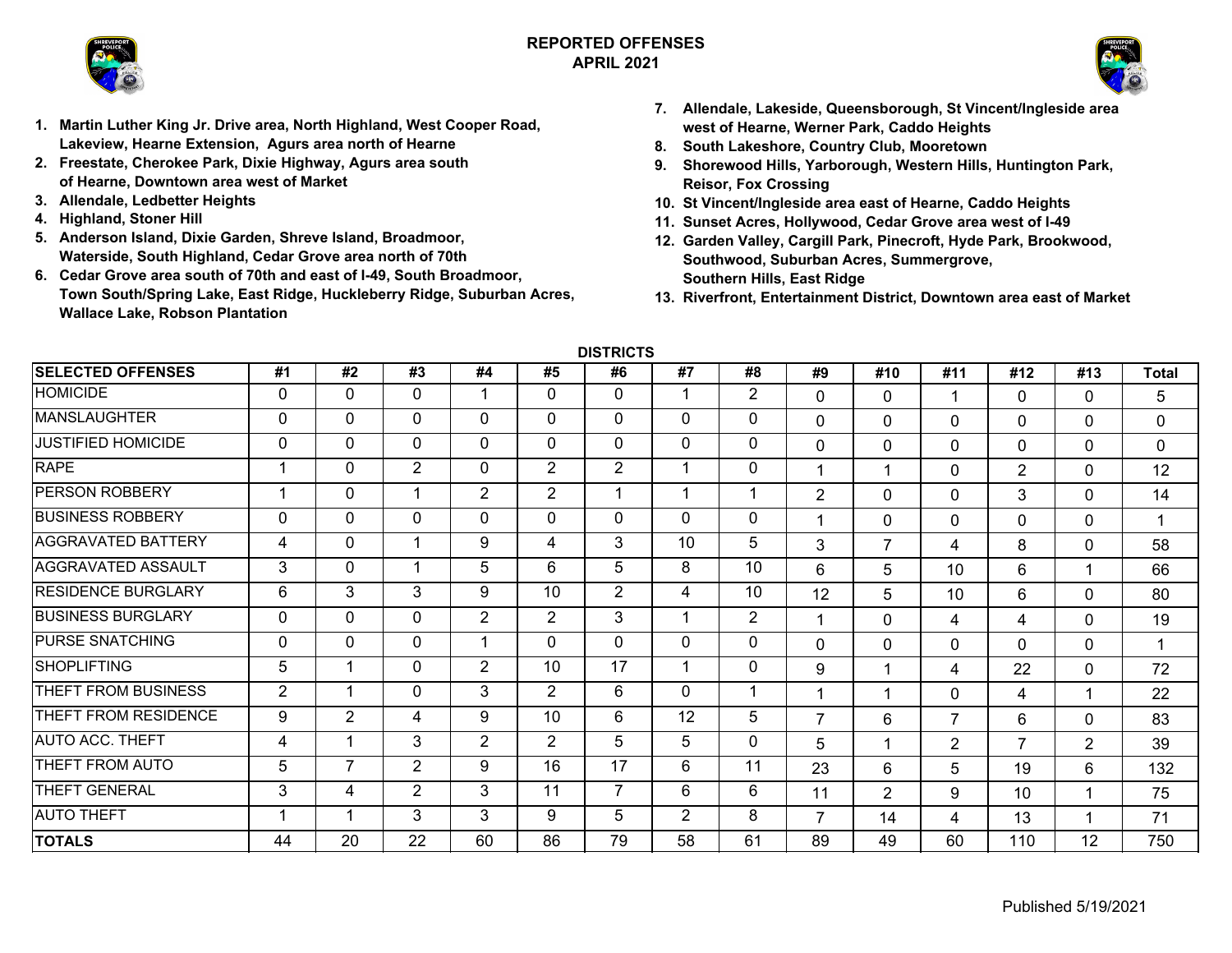# **REPORTED OFFENSESJANUARY - APRIL 2021**





**1. Martin Luther King Jr. Drive area, North Highland, West Cooper Road, Lakeview, Hearne Extension, Agurs area north of Hearne**

- **2. Freestate, Cherokee Park, Dixie Highway, Agurs area south of Hearne, Downtown area west of Market**
- **3. Allendale, Ledbetter Heights**
- **4. Highland, Stoner Hill**
- **5. Anderson Island, Dixie Garden, Shreve Island, Broadmoor, Waterside, South Highland, Cedar Grove area north of 70th**
- **6. Cedar Grove area south of 70th and east of I-49, South**

**Broadmoor, Town South/Spring Lake, East Ridge, Huckleberry Ridge, Suburban Acres, Wallace Lake, Robson Plantation** 

**7. Allendale, Lakeside, Queensborough, St** 

**Vincent/Ingleside area west of Hearne, Werner Park, Caddo Heights**

**8. South Lakeshore, Country Club, Mooretown**

**9. Shorewood Hills, Yarborough, Western Hills,** 

**Huntington Park, Reisor, Fox Crossing**

- **10. St Vincent/Ingleside area east of Hearne, Caddo Heights**
- **11. Sunset Acres, Hollywood, Cedar Grove area west of I-49**
- **12. Garden Valley, Cargill Park, Pinecroft, Hyde Park, Brookwood, Southwood, Suburban Acres, Summergrove, Southern Hills, East Ridge**

**13. Riverfront, Entertainment District, Downtown area east of Market**

| шэткістэ                   |                |    |     |                |     |     |                |                |          |                |          |     |                |       |
|----------------------------|----------------|----|-----|----------------|-----|-----|----------------|----------------|----------|----------------|----------|-----|----------------|-------|
| <b>SELECTED OFFENSES</b>   | #1             | #2 | #3  | #4             | #5  | #6  | #7             | #8             | #9       | #10            | #11      | #12 | #13            | Total |
| <b>HOMICIDE</b>            | 1              | 0  |     | 3              | 3   | 0   | 5              | 7              |          | 5              | 2        | 0   | 0              | 28    |
| <b>MANSLAUGHTER</b>        | 0              | 0  | 0   | $\Omega$       | 0   | 0   | 0              | $\Omega$       | $\Omega$ | 0              | 0        | 0   | $\Omega$       | 0     |
| JUSTIFIED HOMICIDE         | 0              | 0  | 0   | $\Omega$       | 0   | 0   | 0              | 0              | 0        | 0              | $\Omega$ | 0   | $\Omega$       | 0     |
| <b>RAPE</b>                | $\overline{2}$ |    | 3   | 3              | 5   | 4   | 3              | $\overline{2}$ | 6        | 3              | 1        | 4   | $\Omega$       | 37    |
| PERSON ROBBERY             | 4              | 0  | 6   | 3              | 5   | 3   | $\overline{7}$ | 9              | 6        | 4              | 6        | 5   | 1              | 59    |
| <b>BUSINESS ROBBERY</b>    | 1              | 0  | 0   | 1              | 3   | 0   | $\Omega$       | 3              | 6        | 0              | 3        | 0   | $\Omega$       | 17    |
| <b>AGGRAVATED BATTERY</b>  | 13             | 4  | 5   | 20             | 14  | 15  | 28             | 15             | 6        | 23             | 19       | 19  | 4              | 185   |
| AGGRAVATED ASSAULT         | 13             | 3  | 7   | 16             | 25  | 17  | 22             | 29             | 20       | 20             | 33       | 27  | 3              | 235   |
| <b>RESIDENCE BURGLARY</b>  | 15             | 8  | 10  | 34             | 54  | 13  | 24             | 24             | 30       | 20             | 21       | 31  | 0              | 284   |
| <b>BUSINESS BURGLARY</b>   | 1              | 5  | 14  | 15             | 7   | 8   | 4              | 5              | 10       | $\overline{7}$ | 12       | 19  | 0              | 107   |
| PURSE SNATCHING            | 0              | 0  | 0   | $\overline{2}$ | 0   | 0   | 0              | 0              | $\Omega$ | $\Omega$       | $\Omega$ | 0   | 0              | 2     |
| <b>SHOPLIFTING</b>         | 22             | 9  | 1   | 15             | 60  | 90  | 10             | 5              | 45       | 8              | 18       | 110 | $\Omega$       | 393   |
| <b>THEFT FROM BUSINESS</b> | 5              | 3  | 1   | 7              | 12  | 17  | 2              | 5              | 9        | 4              | 8        | 10  | 3              | 86    |
| THEFT FROM RESIDENCE       | 14             | 8  | 14  | 33             | 47  | 23  | 32             | 31             | 30       | 17             | 37       | 40  | $\overline{2}$ | 328   |
| <b>AUTO ACC. THEFT</b>     | 8              | 11 | 5   | 6              | 12  | 20  | 12             | 8              | 21       | 9              | 10       | 23  | 3              | 148   |
| THEFT FROM AUTO            | 15             | 19 | 12  | 34             | 89  | 59  | 32             | 37             | 103      | 22             | 19       | 77  | 21             | 539   |
| <b>THEFT GENERAL</b>       | 18             | 13 | 12  | 20             | 38  | 25  | 14             | 18             | 41       | 10             | 28       | 37  | 11             | 285   |
| <b>AUTO THEFT</b>          | 15             | 7  | 13  | 32             | 34  | 16  | 11             | 26             | 25       | 24             | 20       | 50  | 2              | 275   |
| <b>TOTALS</b>              | 147            | 91 | 104 | 244            | 408 | 310 | 206            | 224            | 359      | 176            | 237      | 452 | 50             | 3,008 |

**DISTRICTS**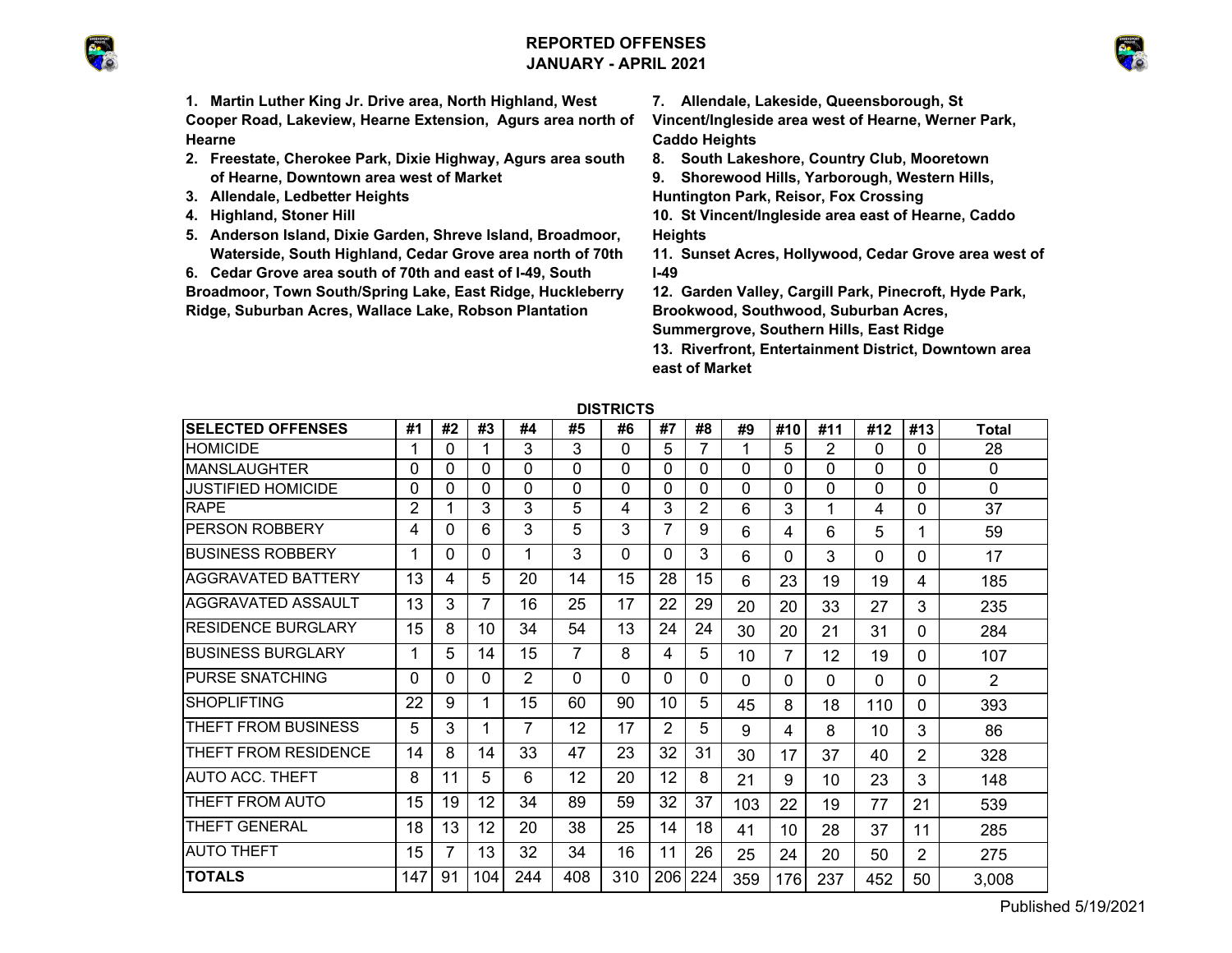



|                             |                |                   |               | <b>APRIL 2021</b>       |                   |            |                         |           |               |                |                    |               |                |                | $\overline{\phantom{a}}$ |
|-----------------------------|----------------|-------------------|---------------|-------------------------|-------------------|------------|-------------------------|-----------|---------------|----------------|--------------------|---------------|----------------|----------------|--------------------------|
|                             |                | <b>District 1</b> | $\frac{9}{6}$ |                         | <b>District 2</b> | $\%$       | <b>District 3</b>       |           | $\frac{9}{6}$ |                | <b>District 13</b> | $\frac{9}{6}$ |                | <b>TOTAL</b>   | $\%$                     |
| <b>CRIME</b>                | 2021           | 2020              | <b>CHG</b>    | 2021                    | 2020              | <b>CHG</b> |                         | 2021 2020 | <b>CHG</b>    |                | 2021 2020          | <b>CHG</b>    | 2021           | 2020           | <b>CHG</b>               |
| Homicide                    | 0              | $\Omega$          | <b>NA</b>     | 0                       | 0                 | <b>NA</b>  | $\mathbf{0}$            |           | $-100%$       | $\Omega$       | $\Omega$           | <b>NA</b>     | 0              |                | -100%                    |
| Manslaughter                | 0              | 0                 | <b>NA</b>     | 0                       | 0                 | <b>NA</b>  | $\mathbf{0}$            | 0         | <b>NA</b>     | 0              | 0                  | <b>NA</b>     | 0              | 0              | <b>NA</b>                |
| <b>Justified Homicide</b>   | 0              | $\Omega$          | <b>NA</b>     | $\mathbf 0$             | $\Omega$          | <b>NA</b>  | $\Omega$                | 0         | <b>NA</b>     | $\Omega$       | $\Omega$           | <b>NA</b>     | $\Omega$       | 0              | <b>NA</b>                |
| Rape                        |                |                   | 0%            | $\Omega$                | 0                 | <b>NA</b>  | $\overline{\mathbf{2}}$ | 0         | <b>NA</b>     | 0              | $\Omega$           | <b>NA</b>     | $\overline{3}$ |                | 200%                     |
| Person Robbery              |                | 2                 | $-50%$        | 0                       | 0                 | <b>NA</b>  |                         | 0         | <b>NA</b>     | 0              | $\Omega$           | <b>NA</b>     | $\overline{2}$ | 2              | 0%                       |
| <b>Business Robbery</b>     | 0              | $\Omega$          | <b>NA</b>     | $\Omega$                | $\Omega$          | <b>NA</b>  | $\Omega$                | 0         | <b>NA</b>     | $\Omega$       | $\Omega$           | <b>NA</b>     | $\Omega$       | $\Omega$       | <b>NA</b>                |
| <b>Aggravated Battery</b>   | 4              | 5                 | $-20%$        | $\Omega$                |                   | $-100%$    |                         | 3         | $-67%$        | 0              | 0                  | <b>NA</b>     | 5              | 9              | -44%                     |
| <b>Aggravated Assault</b>   | 3              | 5                 | $-40%$        | $\mathbf{0}$            | $\Omega$          | <b>NA</b>  |                         | 2         | $-50%$        |                | $\Omega$           | <b>NA</b>     | 5              | $\overline{ }$ | $-29%$                   |
| <b>Residence Burglary</b>   | 6              | 3                 | 100%          | 3                       | 2                 | 50%        | 3                       | 5         | $-40%$        | $\Omega$       | $\Omega$           | <b>NA</b>     | 12             | 10             | 20%                      |
| <b>Business Burglary</b>    | 0              | $\overline{2}$    | $-100%$       | 0                       | 2                 | $-100%$    | $\Omega$                | 3         | $-100%$       | 0              | 0                  | <b>NA</b>     | 0              | 7              | $-100%$                  |
| <b>Purse Snatching</b>      | 0              | 0                 | <b>NA</b>     | $\mathbf 0$             | $\Omega$          | <b>NA</b>  | $\Omega$                | $\Omega$  | <b>NA</b>     | $\Omega$       | $\Omega$           | <b>NA</b>     | $\Omega$       | $\Omega$       | <b>NA</b>                |
| Shoplifting                 | 5              | 3                 | 67%           |                         | $\Omega$          | <b>NA</b>  | $\Omega$                |           | $-100%$       | $\Omega$       | $\Omega$           | <b>NA</b>     | 6              | 4              | 50%                      |
| Theft from Business         | $\overline{2}$ | 0                 | <b>NA</b>     |                         | 5                 | $-80%$     | $\Omega$                | 0         | <b>NA</b>     |                | $\Omega$           | <b>NA</b>     | 4              | 5              | -20%                     |
| Theft from Residence        | 9              | 6                 | 50%           | 2                       | 2                 | 0%         | 4                       | 2         | 100%          | $\Omega$       | $\Omega$           | <b>NA</b>     | 15             | 10             | 50%                      |
| <b>Auto Accessory Theft</b> | 4              | $\overline{2}$    | 100%          |                         | 2                 | $-50%$     | 3                       |           | 200%          | $\overline{2}$ |                    | 100%          | 10             | 6              | 67%                      |
| Theft from Auto             | 5              | 20                | $-75%$        | 7                       | 4                 | 75%        | $\overline{2}$          | 5         | $-60%$        | 6              | 0                  | <b>NA</b>     | 20             | 29             | $-31%$                   |
| Theft General               | 3              | 6                 | $-50%$        | $\overline{\mathbf{4}}$ |                   | 300%       | $\overline{\mathbf{2}}$ |           | 100%          |                | $\Omega$           | <b>NA</b>     | 10             | 8              | 25%                      |
| <b>Auto Theft</b>           |                |                   | 0%            |                         | 3                 | $-67%$     | 3                       | 0         | <b>NA</b>     |                | $\Omega$           | <b>NA</b>     | 6              | 4              | 50%                      |
| <b>TOTALS</b>               | 44             | 56                | $-21%$        | 20                      | 22                | $-9%$      | 22                      | 24        | $-8%$         | 12             |                    | 1100%         | 98             | 103            | $-5%$                    |

*NA = Not Applicable because previous month was zero*

#### **JANUARY - APRIL 2021**

|                           |      | <b>District 1</b> | %          |      | <b>District 2</b> | %          | <b>District 3</b> |                | $\%$       |                | District 13 | $\frac{9}{6}$ |      | <b>TOTAL</b> | %          |
|---------------------------|------|-------------------|------------|------|-------------------|------------|-------------------|----------------|------------|----------------|-------------|---------------|------|--------------|------------|
| <b>CRIME</b>              | 2021 | 2020              | <b>CHG</b> | 2021 | 2020              | <b>CHG</b> |                   | 2021 2020      | <b>CHG</b> |                | 2021 2020   | <b>CHG</b>    | 2021 | 2020         | <b>CHG</b> |
| Homicide                  |      | 0                 | <b>NA</b>  | 0    |                   | $-100%$    |                   |                | 0%         | 0              | 0           | <b>NA</b>     | 2    | 2            | 0%         |
| Manslaughter              | 0    | 0                 | <b>NA</b>  | 0    | 0                 | NA         | 0                 | 0              | <b>NA</b>  | 0              | 0           | <b>NA</b>     | 0    | 0            | <b>NA</b>  |
| Justified Homicide        | 0    | 0                 | <b>NA</b>  | 0    | 0                 | <b>NA</b>  | 0                 | 0              | <b>NA</b>  | 0              | 0           | <b>NA</b>     | 0    | $\Omega$     | <b>NA</b>  |
| Rape                      | 2    | 2                 | $0\%$      |      |                   | $0\%$      | 3                 | $\overline{2}$ | 50%        | 0              | 0           | <b>NA</b>     | 6    | 5            | 20%        |
| Person Robbery            | 4    | 4                 | $0\%$      | 0    |                   | -100%      | 6                 | 2              | 200%       |                |             | 0%            | 11   | 8            | 38%        |
| <b>Business Robbery</b>   |      | 0                 | <b>NA</b>  | 0    | 0                 | <b>NA</b>  | 0                 | 0              | <b>NA</b>  | 0              | 0           | <b>NA</b>     | и    | $\Omega$     | <b>NA</b>  |
| <b>Aggravated Battery</b> | 13   | 13                | $0\%$      | 4    | 3                 | 33%        | 5                 |                | $-55%$     | 4              | 4           | $0\%$         | 26   | 31           | $-16%$     |
| <b>Aggravated Assault</b> | 13   | 11                | 18%        | 3    | 2                 | 50%        |                   | 6              | 17%        | 3              |             | 200%          | 26   | 20           | 30%        |
| <b>Residence Burglary</b> | 15   | 22                | $-32%$     | 8    | ⇁                 | 14%        | 10                |                | $-9%$      | 0              | 0           | <b>NA</b>     | 33   | 40           | $-18%$     |
| <b>Business Burglary</b>  |      | 9                 | $-89%$     | 5    | 5                 | $0\%$      | 14                | 10             | 40%        | 0              | 2           | $-100%$       | 20   | 26           | $-23%$     |
| <b>Purse Snatching</b>    | 0    | 0                 | <b>NA</b>  | 0    | 0                 | <b>NA</b>  | 0                 | 0              | <b>NA</b>  | $\Omega$       | 0           | <b>NA</b>     | 0    | $\Omega$     | <b>NA</b>  |
| Shoplifting               | 22   | 15                | 47%        | 9    | 5                 | 80%        |                   | 5              | $-80%$     | 0              | 0           | <b>NA</b>     | 32   | 25           | 28%        |
| Theft from Business       | 5    | 3                 | 67%        | 3    | 16                | $-81%$     |                   |                | $0\%$      | 3              | 3           | 0%            | 12   | 23           | $-48%$     |
| Theft from Residence      | 14   | 19                | $-26%$     | 8    | 8                 | $0\%$      | 14                | 12             | 17%        | $\overline{2}$ | 4           | $-50%$        | 38   | 43           | $-12%$     |
| Auto Accessory Theft      | 8    | 6                 | 33%        | 11   | 5                 | 120%       | 5                 | 3              | 67%        | 3              | 4           | $-25%$        | 27   | 18           | 50%        |
| Theft from Auto           | 15   | 54                | $-72%$     | 19   | 31                | $-39%$     | 12                | 16             | $-25%$     | 21             | 21          | $0\%$         | 67   | 122          | -45%       |
| <b>Theft General</b>      | 18   | 14                | 29%        | 13   | 10                | 30%        | 12                |                | 9%         | 11             | 14          | $-21%$        | 54   | 49           | 10%        |
| <b>Auto Theft</b>         | 15   | 5                 | 200%       |      | 11                | $-36%$     | 13                | 6              | 117%       | 2              | 2           | 0%            | 37   | 24           | 54%        |
| <b>TOTALS</b>             | 147  | 177               | $-17%$     | 91   | 106               | $-14%$     | 104               | 97             | 7%         | 50             | 56          | $-11%$        | 392  | 436          | $-10%$     |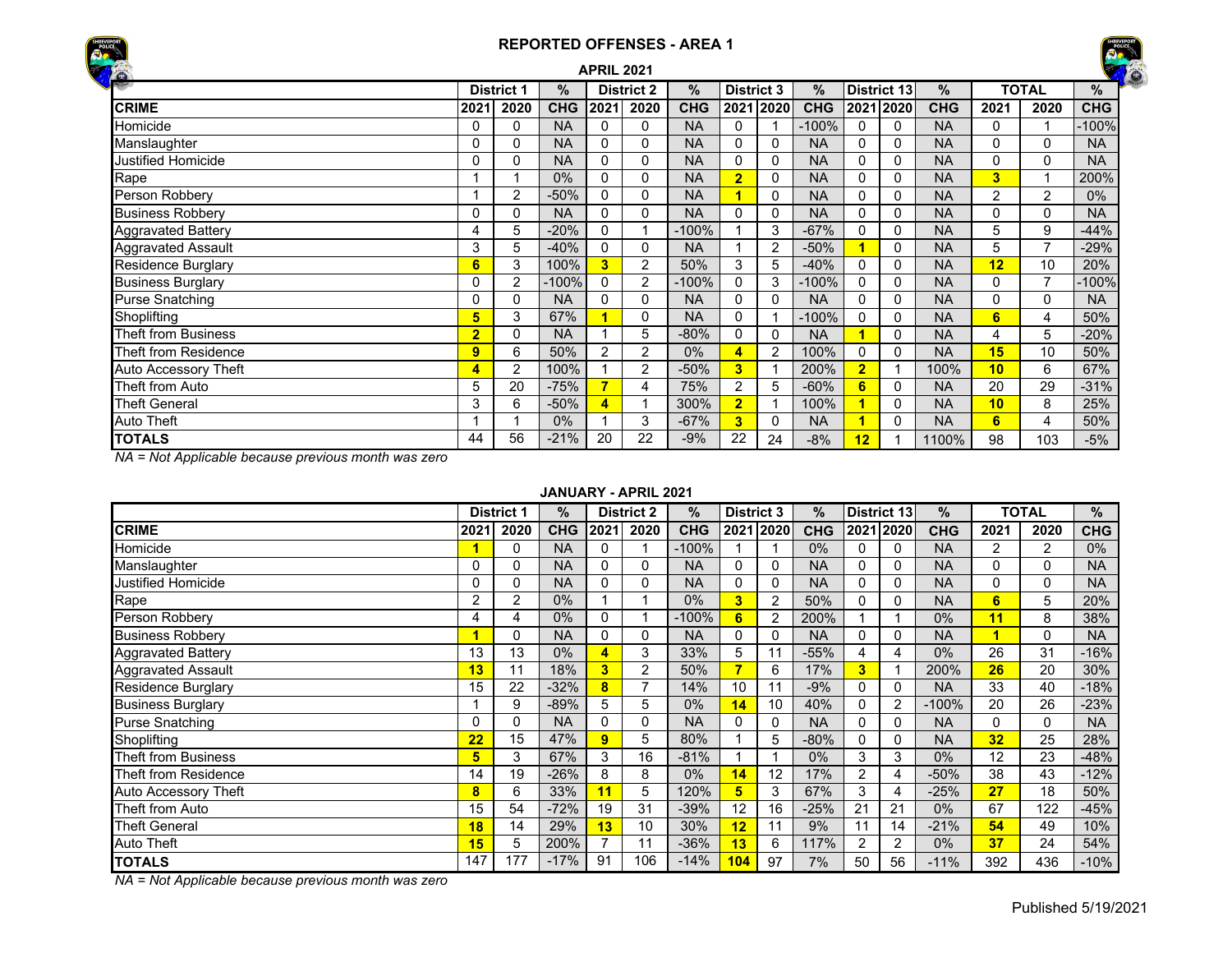



|                             |                         |                   | <b>APRIL 2021</b> |                |                   |               |                |                   |               |                         |              |            |
|-----------------------------|-------------------------|-------------------|-------------------|----------------|-------------------|---------------|----------------|-------------------|---------------|-------------------------|--------------|------------|
|                             |                         | <b>District 4</b> | $\%$              |                | <b>District 5</b> | $\frac{0}{0}$ |                | <b>District 6</b> | $\frac{0}{0}$ |                         | <b>TOTAL</b> | %          |
| <b>CRIME</b>                | 2021                    | 2020              | <b>CHG</b>        | 2021           | 2020              | <b>CHG</b>    | 2021           | 2020              | <b>CHG</b>    | 2021                    | 2020         | <b>CHG</b> |
| Homicide                    |                         | 1                 | 0%                | 0              | 0                 | <b>NA</b>     | 0              | 0                 | <b>NA</b>     |                         | 1            | $0\%$      |
| Manslaughter                | $\Omega$                | $\mathbf{0}$      | <b>NA</b>         | 0              | 0                 | <b>NA</b>     | 0              | 0                 | <b>NA</b>     | 0                       | 0            | <b>NA</b>  |
| Justified Homicide          | 0                       | 0                 | <b>NA</b>         | 0              | 1                 | $-100%$       | 0              | 0                 | <b>NA</b>     | 0                       |              | $-100%$    |
| Rape                        | 0                       | 1                 | $-100%$           | 2              | 2                 | $0\%$         | $\overline{2}$ | 0                 | <b>NA</b>     | $\overline{\mathbf{4}}$ | 3            | 33%        |
| Person Robbery              | $\overline{2}$          | 1                 | 100%              | 2              | 2                 | $0\%$         |                | 2                 | $-50%$        | 5                       | 5            | $0\%$      |
| <b>Business Robbery</b>     | 0                       | 0                 | <b>NA</b>         | 0              | 1                 | $-100%$       | 0              | 0                 | <b>NA</b>     | 0                       |              | $-100%$    |
| <b>Aggravated Battery</b>   | 9                       | 3                 | 200%              | 4              | 5                 | $-20%$        | 3              | 4                 | $-25%$        | 16                      | 12           | 33%        |
| <b>Aggravated Assault</b>   | 5                       | 8                 | $-38%$            | 6              | 3                 | 100%          | 5              | 3                 | 67%           | 16                      | 14           | 14%        |
| Residence Burglary          | 9                       | 13                | $-31%$            | 10             | 9                 | 11%           | $\overline{2}$ | 5                 | $-60%$        | 21                      | 27           | $-22%$     |
| <b>Business Burglary</b>    | $\overline{2}$          | 1                 | 100%              | 2              | 8                 | $-75%$        | 3              | 6                 | $-50%$        | 7                       | 15           | $-53%$     |
| <b>Purse Snatching</b>      | 1                       | $\Omega$          | <b>NA</b>         | $\Omega$       | 0                 | <b>NA</b>     | 0              | 0                 | <b>NA</b>     | $\overline{\mathbf{1}}$ | $\Omega$     | <b>NA</b>  |
| Shoplifting                 | $\overline{2}$          | 8                 | $-75%$            | 10             | 37                | $-73%$        | 17             | 22                | $-23%$        | 29                      | 67           | $-57%$     |
| <b>Theft from Business</b>  | 3                       | 2                 | 50%               | $\overline{2}$ | 1                 | 100%          | 6              |                   | 500%          | 11                      | 4            | 175%       |
| <b>Theft from Residence</b> | 9                       | 8                 | 13%               | 10             | 13                | $-23%$        | 6              | 9                 | $-33%$        | 25                      | 30           | $-17%$     |
| Auto Accessory Theft        | $\overline{2}$          | 2                 | 0%                | 2              | 2                 | $0\%$         | 5              | 9                 | $-44%$        | 9                       | 13           | $-31%$     |
| Theft from Auto             | 9                       | 10                | $-10%$            | 16             | 29                | $-45%$        | 17             | 23                | $-26%$        | 42                      | 62           | $-32%$     |
| <b>Theft General</b>        | 3                       | 9                 | $-67%$            | 11             | 9                 | 22%           | $\overline{7}$ | 4                 | 75%           | 21                      | 22           | $-5%$      |
| <b>Auto Theft</b>           | $\overline{\mathbf{3}}$ | 2                 | 50%               | 9              | 6                 | 50%           | 5              | 6                 | $-17%$        | 17                      | 14           | 21%        |
| <b>TOTALS</b>               | 60                      | 69                | $-13%$            | 86             | 128               | $-33%$        | 79             | 94                | $-16%$        | 225                     | 291          | $-23%$     |

*NA = Not Applicable because previous month was zero*

### **JANUARY - APRIL 2021**

|                             |                         | <b>District 4</b> | $\frac{9}{6}$ |                         | <b>District 5</b> | $\frac{9}{6}$ | <b>District 6</b> |          | $\%$       |                | <b>TOTAL</b>   | %          |
|-----------------------------|-------------------------|-------------------|---------------|-------------------------|-------------------|---------------|-------------------|----------|------------|----------------|----------------|------------|
| <b>CRIME</b>                | 2021                    | 2020              | <b>CHG</b>    | 2021                    | 2020              | <b>CHG</b>    | 2021              | 2020     | <b>CHG</b> | 2021           | 2020           | <b>CHG</b> |
| Homicide                    | 3                       | 1                 | 200%          | $\overline{\mathbf{3}}$ |                   | 200%          | 0                 | 0        | <b>NA</b>  | 6              | $\overline{2}$ | 200%       |
| Manslaughter                | 0                       | $\Omega$          | <b>NA</b>     | $\Omega$                | 0                 | <b>NA</b>     | 0                 | $\Omega$ | <b>NA</b>  | 0              | 0              | <b>NA</b>  |
| Justified Homicide          | 0                       | 1                 | $-100%$       | $\Omega$                |                   | $-100%$       | $\Omega$          | 0        | <b>NA</b>  | 0              | $\overline{2}$ | $-100%$    |
| Rape                        | 3                       | 5                 | $-40%$        | 5                       | 5                 | $0\%$         | 4                 | 2        | 100%       | 12             | 12             | $0\%$      |
| Person Robbery              | 3                       | 4                 | $-25%$        | 5                       | 5                 | $0\%$         | 3                 | 5        | $-40%$     | 11             | 14             | $-21%$     |
| <b>Business Robbery</b>     | 1                       | 0                 | <b>NA</b>     | 3                       | 4                 | $-25%$        | $\Omega$          | $\Omega$ | <b>NA</b>  | 4              | 4              | $0\%$      |
| <b>Aggravated Battery</b>   | 20                      | 14                | 43%           | 14                      | 9                 | 56%           | 15                | 6        | 150%       | 49             | 29             | 69%        |
| <b>Aggravated Assault</b>   | 16                      | 18                | $-11%$        | 25                      | 13                | 92%           | 17                | 10       | 70%        | 58             | 41             | 41%        |
| <b>Residence Burglary</b>   | 34                      | 39                | $-13%$        | 54                      | 52                | 4%            | 13                | 21       | $-38%$     | 101            | 112            | $-10%$     |
| <b>Business Burglary</b>    | 15                      | 7                 | 114%          | 7                       | 16                | -56%          | 8                 | 12       | $-33%$     | 30             | 35             | $-14%$     |
| <b>Purse Snatching</b>      | $\overline{\mathbf{2}}$ | 0                 | <b>NA</b>     | 0                       | 0                 | <b>NA</b>     | $\Omega$          | $\Omega$ | <b>NA</b>  | $\overline{2}$ | $\Omega$       | <b>NA</b>  |
| Shoplifting                 | 15                      | 51                | $-71%$        | 60                      | 115               | $-48%$        | 90                | 107      | $-16%$     | 165            | 273            | $-40%$     |
| <b>Theft from Business</b>  | 7                       | 8                 | $-13%$        | 12                      | 12                | $0\%$         | 17                | 11       | 55%        | 36             | 31             | 16%        |
| <b>Theft from Residence</b> | 33                      | 36                | $-8%$         | 47                      | 59                | $-20%$        | 23                | 34       | $-32%$     | 103            | 129            | $-20%$     |
| Auto Accessory Theft        | 6                       | 15                | $-60%$        | 12                      | 18                | $-33%$        | 20                | 15       | 33%        | 38             | 48             | $-21%$     |
| Theft from Auto             | 34                      | 47                | $-28%$        | 89                      | 135               | $-34%$        | 59                | 70       | $-16%$     | 182            | 252            | $-28%$     |
| <b>Theft General</b>        | 20                      | 28                | $-29%$        | 38                      | 39                | $-3%$         | 25                | 29       | $-14%$     | 83             | 96             | $-14%$     |
| <b>Auto Theft</b>           | 32                      | 15                | 113%          | 34                      | 35                | $-3%$         | 16                | 15       | 7%         | 82             | 65             | 26%        |
| <b>TOTALS</b>               | 244                     | 289               | $-16%$        | 408                     | 519               | $-21%$        | 310               | 337      | $-8%$      | 962            | 1,145          | $-16%$     |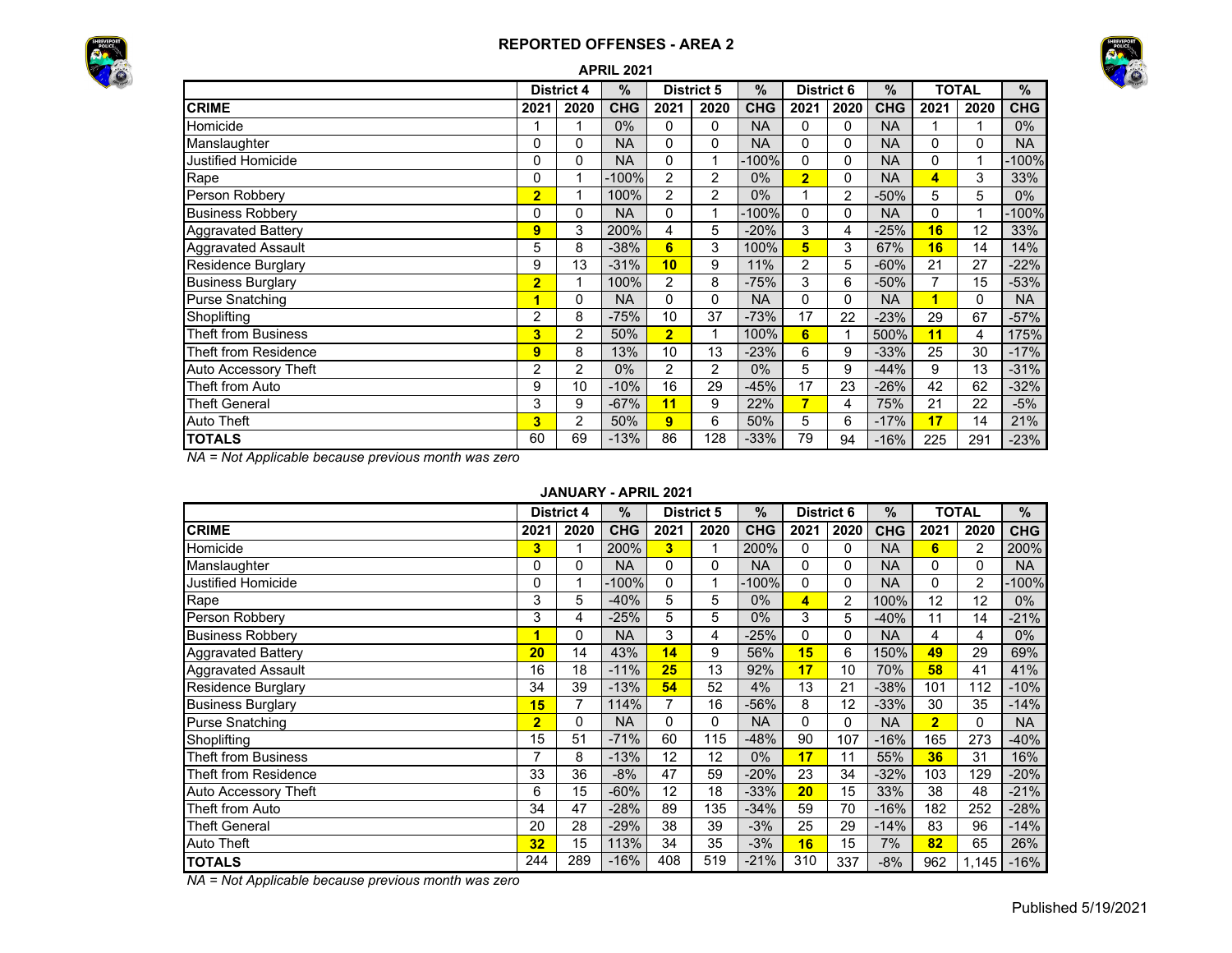



|                            |                |                   | <b>APRIL 2021</b> |                |                   |            |                |                   |            |                         |              |            |
|----------------------------|----------------|-------------------|-------------------|----------------|-------------------|------------|----------------|-------------------|------------|-------------------------|--------------|------------|
|                            |                | <b>District 7</b> | $\%$              |                | <b>District 8</b> | $\%$       |                | <b>District 9</b> | $\%$       |                         | <b>TOTAL</b> | $\%$       |
| <b>CRIME</b>               | 2021           | 2020              | <b>CHG</b>        |                | 2021 2020         | <b>CHG</b> | 2021           | 2020              | <b>CHG</b> | 2021                    | 2020         | <b>CHG</b> |
| Homicide                   | 1              | 0                 | <b>NA</b>         | $\overline{2}$ | 0                 | <b>NA</b>  | 0              | 0                 | <b>NA</b>  | 3                       | 0            | <b>NA</b>  |
| Manslaughter               | 0              | 0                 | <b>NA</b>         | 0              | 0                 | <b>NA</b>  | 0              | 0                 | <b>NA</b>  | 0                       | 0            | <b>NA</b>  |
| <b>Justified Homicide</b>  | 0              | 0                 | <b>NA</b>         | 0              | 0                 | <b>NA</b>  | 0              | 0                 | <b>NA</b>  | 0                       | 0            | <b>NA</b>  |
| Rape                       | 1              | 0                 | <b>NA</b>         | 0              | 0                 | <b>NA</b>  |                |                   | $0\%$      | $\overline{2}$          |              | 100%       |
| Person Robbery             |                | 2                 | $-50%$            |                | 0                 | <b>NA</b>  | $\overline{2}$ | 0                 | <b>NA</b>  | $\overline{\mathbf{4}}$ | 2            | 100%       |
| <b>Business Robbery</b>    | 0              | 0                 | <b>NA</b>         | 0              | 0                 | <b>NA</b>  | 1              | 0                 | <b>NA</b>  | 1                       | 0            | <b>NA</b>  |
| <b>Aggravated Battery</b>  | 10             | 9                 | 11%               | 5              | 7                 | $-29%$     | 3              |                   | 200%       | 18                      | 17           | 6%         |
| <b>Aggravated Assault</b>  | 8              | 5                 | 60%               | 10             | 2                 | 400%       | 6              | 5                 | 20%        | 24                      | 12           | 100%       |
| <b>Residence Burglary</b>  | 4              |                   | 300%              | 10             | 9                 | 11%        | 12             | 5                 | 140%       | 26                      | 15           | 73%        |
| <b>Business Burglary</b>   | 1              | 0                 | <b>NA</b>         | 2              | 2                 | $0\%$      |                | 4                 | $-75%$     | 4                       | 6            | -33%       |
| Purse Snatching            | 0              | $\Omega$          | <b>NA</b>         | $\mathbf{0}$   | $\Omega$          | <b>NA</b>  | $\Omega$       | 0                 | <b>NA</b>  | $\Omega$                | 0            | <b>NA</b>  |
| Shoplifting                |                |                   | $-86%$            | 0              | 6                 | $-100%$    | 9              | 20                | $-55%$     | 10                      | 33           | $-70%$     |
| <b>Theft from Business</b> | 0              | 0                 | <b>NA</b>         |                | 3                 | $-67%$     |                |                   | $0\%$      | $\overline{2}$          | 4            | $-50%$     |
| Theft from Residence       | 12             | 5                 | 140%              | 5              | 6                 | $-17%$     | $\overline{7}$ | 15                | $-53%$     | 24                      | 26           | $-8%$      |
| Auto Accessory Theft       | 5              | 4                 | 25%               | 0              | 4                 | $-100%$    | 5              | 4                 | 25%        | 10                      | 12           | $-17%$     |
| Theft from Auto            | 6              | 4                 | 50%               | 11             | 8                 | 38%        | 23             | 6                 | 283%       | 40                      | 18           | 122%       |
| <b>Theft General</b>       | 6              | 6                 | $0\%$             | 6              | 5                 | 20%        | 11             | 5                 | 120%       | 23                      | 16           | 44%        |
| Auto Theft                 | $\overline{2}$ | 2                 | $0\%$             | 8              | 5                 | 60%        | 7              | 5                 | 40%        | 17                      | 12           | 42%        |
| <b>TOTALS</b>              | 58             | 45                | 29%               | 61             | 57                | 7%         | 89             | 72                | 24%        | 208                     | 174          | 20%        |

*NA = Not Applicable because previous month was zero*

### **JANUARY - APRIL 2021**

|                           | <b>District 7</b> |      | $\%$       |          | <b>District 8</b> | $\%$       |      | <b>District 9</b> | $\%$       |      | <b>TOTAL</b> | %          |
|---------------------------|-------------------|------|------------|----------|-------------------|------------|------|-------------------|------------|------|--------------|------------|
| <b>CRIME</b>              | 2021              | 2020 | <b>CHG</b> |          | 2021 2020         | <b>CHG</b> | 2021 | 2020              | <b>CHG</b> | 2021 | 2020         | <b>CHG</b> |
| Homicide                  | 5                 | 2    | 150%       | 7        |                   | 600%       |      |                   | $0\%$      | 13   | 4            | 225%       |
| Manslaughter              | 0                 | 0    | <b>NA</b>  | $\Omega$ |                   | $-100%$    | 0    | 0                 | <b>NA</b>  | 0    |              | $-100%$    |
| <b>Justified Homicide</b> |                   | 0    | <b>NA</b>  | $\Omega$ | 0                 | <b>NA</b>  | 0    | $\Omega$          | <b>NA</b>  | 0    | 0            | <b>NA</b>  |
| Rape                      | 3                 | 6    | $-50%$     | 2        | 3                 | $-33%$     | 6    | 4                 | 50%        | 11   | 13           | $-15%$     |
| Person Robbery            |                   | 8    | $-13%$     | 9        | 2                 | 350%       | 6    | 3                 | 100%       | 22   | 13           | 69%        |
| <b>Business Robbery</b>   |                   |      | $-100%$    | 3        |                   | 200%       | 6    | 1                 | 500%       | 9    | 3            | 200%       |
| <b>Aggravated Battery</b> | 28                | 18   | 56%        | 15       | 16                | $-6%$      | 6    | 6                 | $0\%$      | 49   | 40           | 23%        |
| <b>Aggravated Assault</b> | 22                | 25   | $-12%$     | 29       | 16                | 81%        | 20   | 16                | 25%        | 71   | 57           | 25%        |
| <b>Residence Burglary</b> | 24                | 24   | $0\%$      | 24       | 33                | $-27%$     | 30   | 23                | 30%        | 78   | 80           | $-3%$      |
| <b>Business Burglary</b>  | 4                 |      | 300%       | 5        | 12                | $-58%$     | 10   | 11                | $-9%$      | 19   | 24           | $-21%$     |
| <b>Purse Snatching</b>    | 0                 | 0    | <b>NA</b>  | $\Omega$ |                   | $-100%$    | 0    | $\Omega$          | <b>NA</b>  | 0    |              | $-100%$    |
| Shoplifting               | 10                | 44   | $-77%$     | 5        | 27                | $-81%$     | 45   | 82                | $-45%$     | 60   | 153          | $-61%$     |
| Theft from Business       | 2                 | 3    | $-33%$     | 5        | 5                 | $0\%$      | 9    | 4                 | 125%       | 16   | 12           | 33%        |
| Theft from Residence      | 32                | 31   | 3%         | 31       | 22                | 41%        | 30   | 40                | $-25%$     | 93   | 93           | 0%         |
| Auto Accessory Theft      | 12                | 13   | $-8%$      | 8        | 18                | $-56%$     | 21   | 11                | 91%        | 41   | 42           | $-2%$      |
| Theft from Auto           | 32                | 28   | 14%        | 37       | 36                | 3%         | 103  | 70                | 47%        | 172  | 134          | 28%        |
| <b>Theft General</b>      | 14                | 22   | $-36%$     | 18       | 22                | $-18%$     | 41   | 25                | 64%        | 73   | 69           | 6%         |
| <b>Auto Theft</b>         | 11                | 5    | 120%       | 26       | 17                | 53%        | 25   | 22                | 14%        | 62   | 44           | 41%        |
| <b>TOTALS</b>             | 206               | 231  | $-11%$     | 224      | 233               | $-4%$      | 359  | 319               | 13%        | 789  | 783          | $1\%$      |